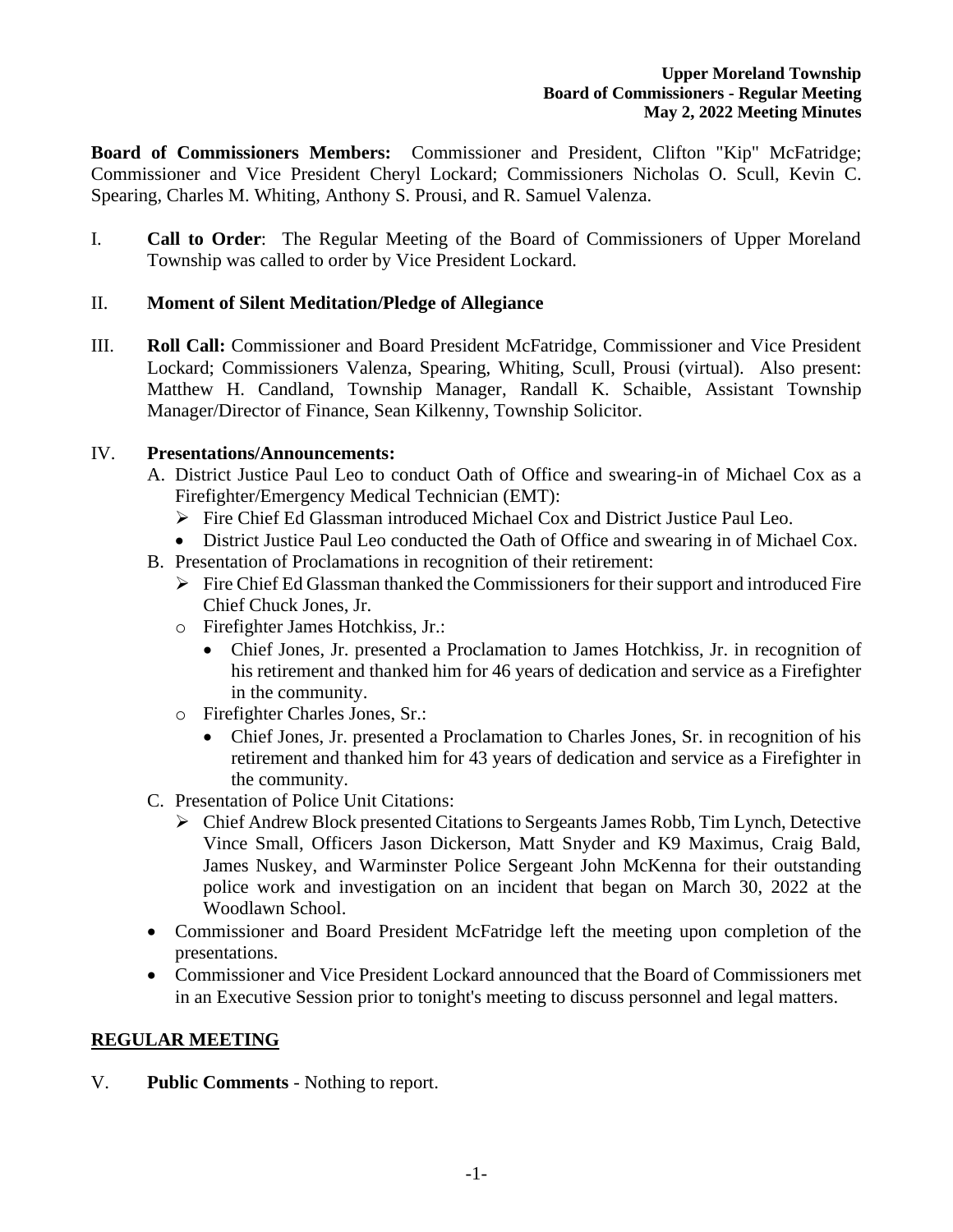# VI. **Treasurer's Activity Report** – **April 2022:**

• Commissioner Valenza motioned, seconded by Commissioner Spearing and the Board of Commissioners approved by a vote of 6-0, the report as submitted.

# VII. **Approval of Minutes - April 4, 2022 - Regular Meetings:**

• Commissioner Valenza motioned, seconded by Commissioner Spearing and the Board of Commissioners approved by a vote of 6-0, the minutes as submitted.

#### VIII. **Committee Recommendations:**

- A. **Finance & Administrative Committee - April 18, 2022 –** The Committee recommends the Board of Commissioners take action on the following:
	- 1. **Appointments/Reappointments Motion to Approve** the following appointments and reappointments:
		- a. The reappointment of Ken Hawthorn as a member on the **Police Pension Fund Committee** to serve a new three-year term to expire on March 13, 2025.
		- b. The reappointment of McMahon Associates, Inc. as the Township's Traffic Engineer.
		- Commissioner Valenza motioned, seconded by Commissioner Spearing and the Board of Commissioners approved the reappointments by a vote of 6-0.
	- 2. List of Bills Payable:
		- Commissioner Valenza motioned, seconded by Commissioner Spearing and the Board of Commissioners approved by a vote of 6-0.
	- 3. Other Items:
		- a. **Motion to Approve** a Tax Assessment Appeal between the Township, the School District of Upper Moreland and the tax payer, Robert White and Carol White:
			- Commissioner Valenza motioned, seconded by Commissioner Spearing and the Board of Commissioners approved by a vote of 6-0.
		- b. **Motion to Approve** the purchase of laptops and software in the amount of \$26,500 for digitizing of the Board of Commissioners meeting books:
			- ➢ Commissioner Prousi commented that the change will save paper, increase productivity, and alleviate time spent by police officers to deliver the Commissioners' meeting materials.
			- Commissioner Valenza motioned, seconded by Commissioner Spearing and the Board of Commissioners approved by a vote of 6-0.
		- c. **Motion to Approve** and direct staff to fly the Pride Flag for the month of June 2022 in recognition of Pride Month:
			- Commissioner Valenza motioned, seconded by Commissioner Spearing and the Board of Commissioners approved by a vote of 5-1 (five (5) aye: Commissioners Scull, Spearing, Lockard, Whiting, Prousi; and one (1) nay: Commissioner Valenza).
		- d. **Motion to Approve** and direct staff to fly the National Law Enforcement Memorial Flag, May 15-21, 2022:
			- $\triangleright$  The Board directed Mr. Candland and Chief Block to follow the directive to fly the American Flag at half-staff during the observance.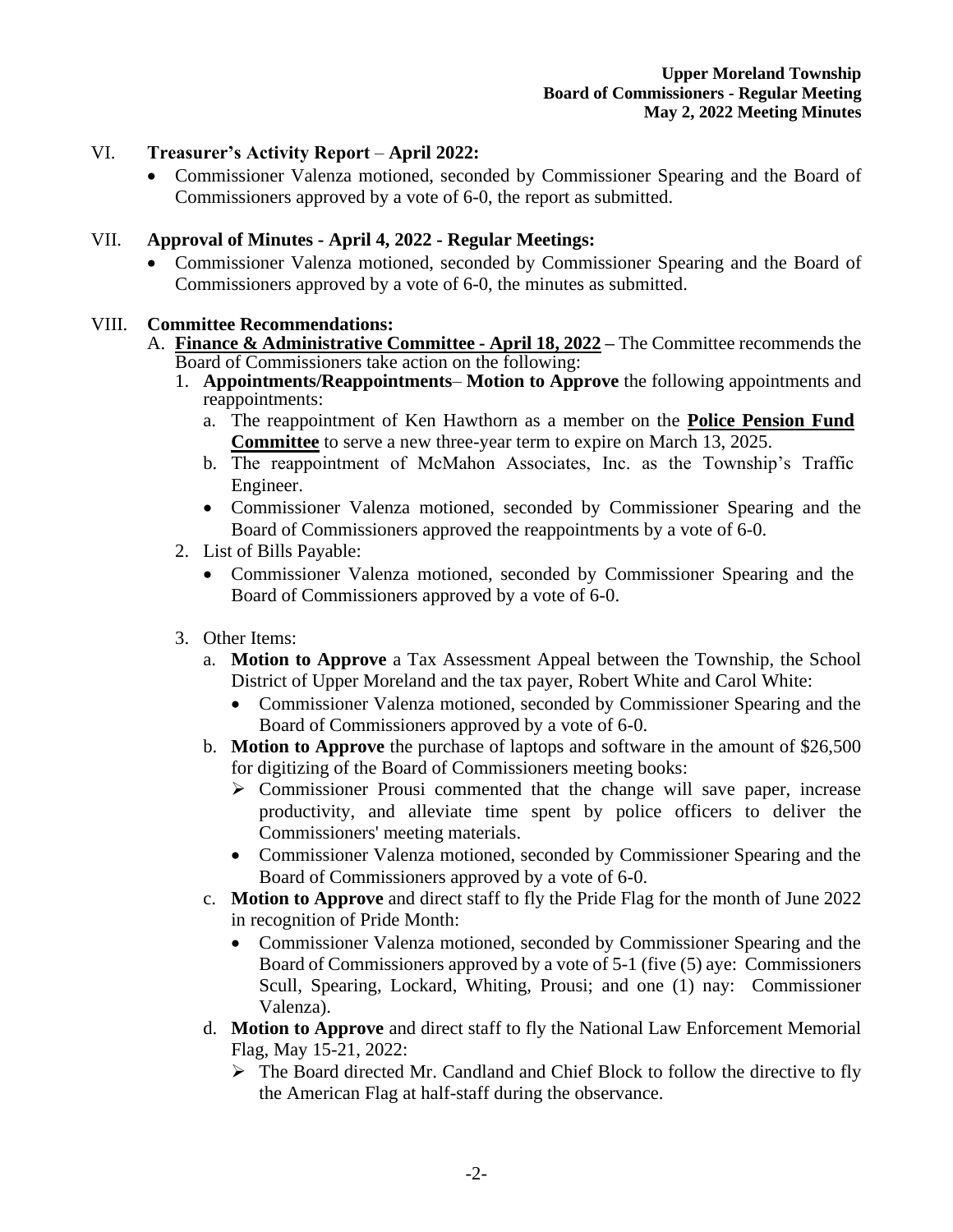- Commissioner Valenza motioned, seconded by Commissioner Spearing and the Board of Commissioners approved by a vote of 5-1 (five (5) aye: Commissioners Scull, Spearing, Lockard, Whiting, Prousi; and one (1) nay: Commissioner Valenza).
- 4. New Business:
	- a. **Motion to Approve Resolution R-2022-17** Defining the Board of Commissioners' remote participation for public meetings:
		- Commissioner Valenza motioned, seconded by Commissioner Spearing and the Board of Commissioners approved by a vote of 6-0.

# B. **Community Development Committee - April 11, 2022**:

- 1. **Code Enforcement -** Nothing to report.
- 2. **Land Development/Subdivision Applications -** Nothing to report.
- 3. **List of Upcoming Zoning Hearing Board Applications -** Nothing to report
- 4. **Other Items:**
	- a. **Motion to Approve Resolution R-2022-18** Interpreting the Declaration of Covenants, Conditions and Restrictions for the Marketplace at Huntingdon Valley Shopping center located at County Line Road:
		- Commissioner Spearing motioned, seconded by Commissioner Valenza and the Board of Commissioners approved by a vote of 6-0.
	- b. **Motion to Approve** a commitment letter for the Fulmor Heights Stormwater Management Project of \$50,000 if the National Fish and Wildlife grant is received:
		- ➢ Commissioner Lockard noted that the total cost is \$260,000 with a \$50,000 match from the Township and a \$50,000 match from Fulmor Heights. The Township is required to do the project, which benefits the environment and the Pennypack Creek.
		- ➢ Commissioner Prousi commented on the importance of the partnership for area residents and the Township, because the zone connects with many waterways around the community; and, secondly this adds to the trail and park systems.
		- Commissioner Spearing motioned, seconded by Commissioner Valenza and the Board of Commissioners approved by a vote of 6-0.
- C. **Public Health & Safety Committee – April 18, 2022 –** The Committee does not have any recommendations for the Board of Commissioners' consideration.
- D. **Parks and Recreation Committee - April 18, 2022 –** The Committee does not have any recommendations for the Board of Commissioners' consideration.

# IX. **Commissioner Comments:**

- ➢ Commissioner Spearing wished Happy Mother's Day to everyone.
- ➢ Commissioner Lockard announced:
	- ➢ The first public meeting for Woodlawn Park will be held on May 25, 2022 from 7-9 p.m. in the Council Room.